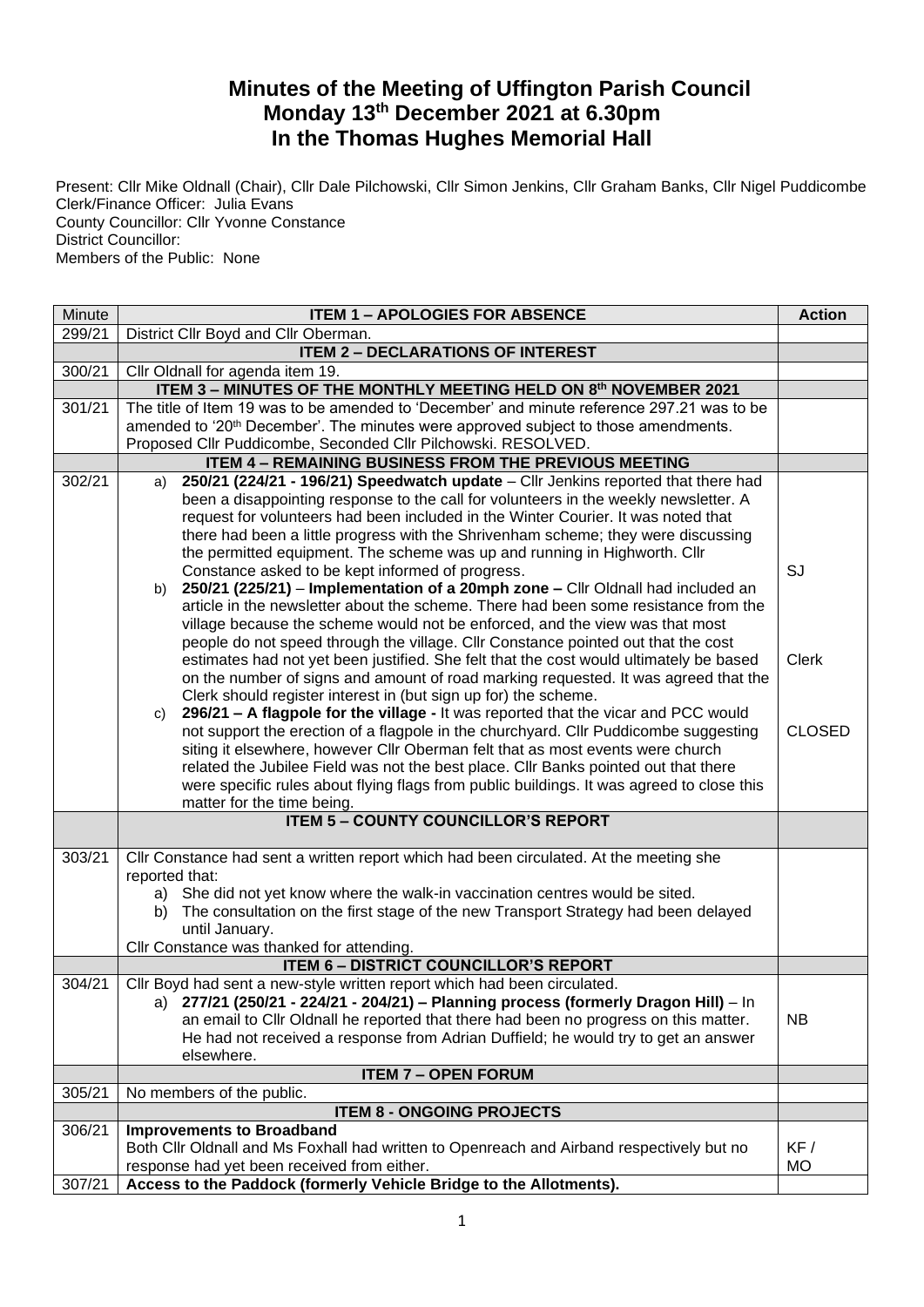|        |                                                                                                 | CIIr Jenkins reported that the Council's Solicitor had been in touch with the Senior Estate                  | SJ        |  |  |  |
|--------|-------------------------------------------------------------------------------------------------|--------------------------------------------------------------------------------------------------------------|-----------|--|--|--|
|        |                                                                                                 | Surveyor at OCC. The matter was to go before full Council and would then go to the Council's                 |           |  |  |  |
|        | lawyers for a deed to be drafted. Afternote: As the surveyor's report was straightforward, sign |                                                                                                              |           |  |  |  |
|        |                                                                                                 |                                                                                                              |           |  |  |  |
|        |                                                                                                 | off had been delegated and it was hoped that it could be resolved "early in the new year."                   |           |  |  |  |
| 308/21 |                                                                                                 | Conversion of the three stiles on FP26. TOE was being very helpful and had suggested                         |           |  |  |  |
|        |                                                                                                 | that only one quote would be required for the 2 <sup>nd</sup> phase of the footpath project. A quote for the | SJ        |  |  |  |
|        |                                                                                                 | gates and their installation had been obtained and this was accepted. The work to the stone                  |           |  |  |  |
|        |                                                                                                 | bridge would be more complex. Cllr Jenkins planned to submit the application to TOE by                       |           |  |  |  |
|        |                                                                                                 | Christmas as the next grant round closed mid-January.                                                        |           |  |  |  |
|        |                                                                                                 | <b>ITEM 9 - PLANNING MATTERS</b>                                                                             |           |  |  |  |
| 309/21 |                                                                                                 | New Applications to be considered:                                                                           |           |  |  |  |
|        |                                                                                                 |                                                                                                              |           |  |  |  |
|        |                                                                                                 | a) P21/V3056/HH - 9 Jacksmeadow. Extension to existing fence (retrospective).                                | Clerk     |  |  |  |
|        |                                                                                                 | Response due by 21 <sup>st</sup> December. There were no objections.                                         |           |  |  |  |
|        | b)                                                                                              | P21/V0009/HH - Gate Cottage, Alongside Lower Common. Planning appeal                                         |           |  |  |  |
|        |                                                                                                 | reference APP/V3120/D/21/3278014. For information only.                                                      |           |  |  |  |
| 310/21 |                                                                                                 | To consider any new applications received since the publication of the agenda:                               |           |  |  |  |
|        | a)                                                                                              | P21/V3366/N4B - Moormill Barn, Moormill Farm. For information only. A                                        |           |  |  |  |
|        |                                                                                                 | planning application had been expected rather than a change of use application. It                           |           |  |  |  |
|        |                                                                                                 | was noted that the size of the dwelling had been reduced following the pre-ap advice.                        |           |  |  |  |
| 311/21 | Update on outstanding planning applications:                                                    |                                                                                                              |           |  |  |  |
|        |                                                                                                 |                                                                                                              |           |  |  |  |
|        | a)                                                                                              | P21/V3171/AG - Stable Cottage, High Street. Agricultural Building for lambing and                            |           |  |  |  |
|        |                                                                                                 | storage of agricultural machinery. Removal of dilapidated sleeper building. Target                           |           |  |  |  |
|        |                                                                                                 | decision date 7 <sup>th</sup> December. (Replaces P21/V2988/AG - see below). No planning                     |           |  |  |  |
|        |                                                                                                 | application required.                                                                                        |           |  |  |  |
|        | b)                                                                                              | P21/V2473/FUL - Oldlands Copse, Station Road. Change of use of existing                                      |           |  |  |  |
|        |                                                                                                 | agricultural building to tourist accommodation. Amended Plans. Permission granted.                           |           |  |  |  |
|        | C)                                                                                              | P21/V2815/FUL - St Mary's Church, Broad Street. Replacement of stolen section                                |           |  |  |  |
|        |                                                                                                 | of lead roof with terne coated stainless steel. Permission granted.                                          |           |  |  |  |
|        | d)                                                                                              | P21/V2988/AG - Stable Cottage, High Street. Agricultural Building for lambing and                            |           |  |  |  |
|        |                                                                                                 |                                                                                                              |           |  |  |  |
|        |                                                                                                 | storage of agricultural machinery. Removal of dilapidated sleeper building. Awaiting                         |           |  |  |  |
|        |                                                                                                 | determination. NB this application is not on the Vale website and has been replaced                          |           |  |  |  |
|        |                                                                                                 | by P21/V3171/AG.                                                                                             |           |  |  |  |
|        | e)                                                                                              | P21/V2645/HH - The Clock House, High Street. Extension to existing building.                                 |           |  |  |  |
|        |                                                                                                 | Awaiting determination.                                                                                      |           |  |  |  |
|        | f)                                                                                              | P21/V2503/HH - Dragon Hill, Woolstone Road. Proposed first floor and side                                    |           |  |  |  |
|        |                                                                                                 | extensions to existing bungalow. Erection of detached garage building with                                   |           |  |  |  |
|        |                                                                                                 | accommodation over. Permission granted.                                                                      |           |  |  |  |
|        |                                                                                                 | P21/V1908/HH - 1 Jacksmeadow. Two storey side extension. Permission granted.                                 |           |  |  |  |
| 312/21 |                                                                                                 | Britchcombe Farm - report on Working Group meeting. Cllr Jenkins reported that                               | SJ        |  |  |  |
|        |                                                                                                 |                                                                                                              |           |  |  |  |
|        |                                                                                                 | a) the working group had opened a bank account and had commissioned a preliminary                            |           |  |  |  |
|        |                                                                                                 | landscape study.                                                                                             |           |  |  |  |
|        | b)                                                                                              | There had been no action on the site with the exception of the installation of a static                      |           |  |  |  |
|        |                                                                                                 | caravan. The Vale enforcement team had been informed of the possibility of an                                |           |  |  |  |
|        |                                                                                                 | associated septic tank also being installed.                                                                 |           |  |  |  |
|        | C)                                                                                              | Another meeting with Emily Hamerton had been arranged for 21 December.                                       |           |  |  |  |
|        | d)                                                                                              | The large hall had been booked for a talk by David Miles on 24th January.                                    | <b>MO</b> |  |  |  |
|        | e)                                                                                              | The working group felt that it would be a good idea for the Parish Council to meet                           |           |  |  |  |
|        |                                                                                                 | with Lovat Parks. This was agreed. Cllr Oldnall to draft a letter to Raoul Fraser.                           |           |  |  |  |
|        |                                                                                                 | Afternote: invitation accepted by Mr Fraser for 14 March 2022.                                               |           |  |  |  |
|        |                                                                                                 |                                                                                                              |           |  |  |  |
|        |                                                                                                 | CIIr Jenkins questioned whether White Horse Hill should be classified as a World Heritage                    |           |  |  |  |
|        |                                                                                                 |                                                                                                              |           |  |  |  |
|        |                                                                                                 | Site. He had spoken to the Uffington Heritage Society about this. There were a number of                     |           |  |  |  |
|        |                                                                                                 | disadvantages to the proposal, not least the increase in visitor numbers. The Parish Council                 | <b>SJ</b> |  |  |  |
|        |                                                                                                 | were undecided on the proposal. It was felt that more information was required.                              |           |  |  |  |
|        |                                                                                                 | <b>ITEM 10 - FINANCE</b>                                                                                     |           |  |  |  |
| 313/21 | a)                                                                                              | To approve December payments: Payments totalling £5533.27 were approved. It                                  |           |  |  |  |
|        |                                                                                                 | was agreed to transfer the £300 received from the film production company into                               | <b>MO</b> |  |  |  |
|        |                                                                                                 | EMR. Proposed: Cllr Jenkins, seconded: Cllr Pilchowski. RESOLVED. Cllr Oldnall to                            |           |  |  |  |
|        |                                                                                                 | authorise the payments online.                                                                               |           |  |  |  |
|        | b)                                                                                              | Draft Budget 2022/23: The draft budget had been circulated and comments returned                             |           |  |  |  |
|        |                                                                                                 | by Councillors. It had been recommended that the increase in precept be limited to                           |           |  |  |  |
|        |                                                                                                 | 5% and Cllr Oldnall presented a revised draft which showed a reduced precept of                              |           |  |  |  |
|        |                                                                                                 |                                                                                                              |           |  |  |  |
|        |                                                                                                 | £28,000. In order to achieve a balanced budget funds for the 20mph scheme had                                |           |  |  |  |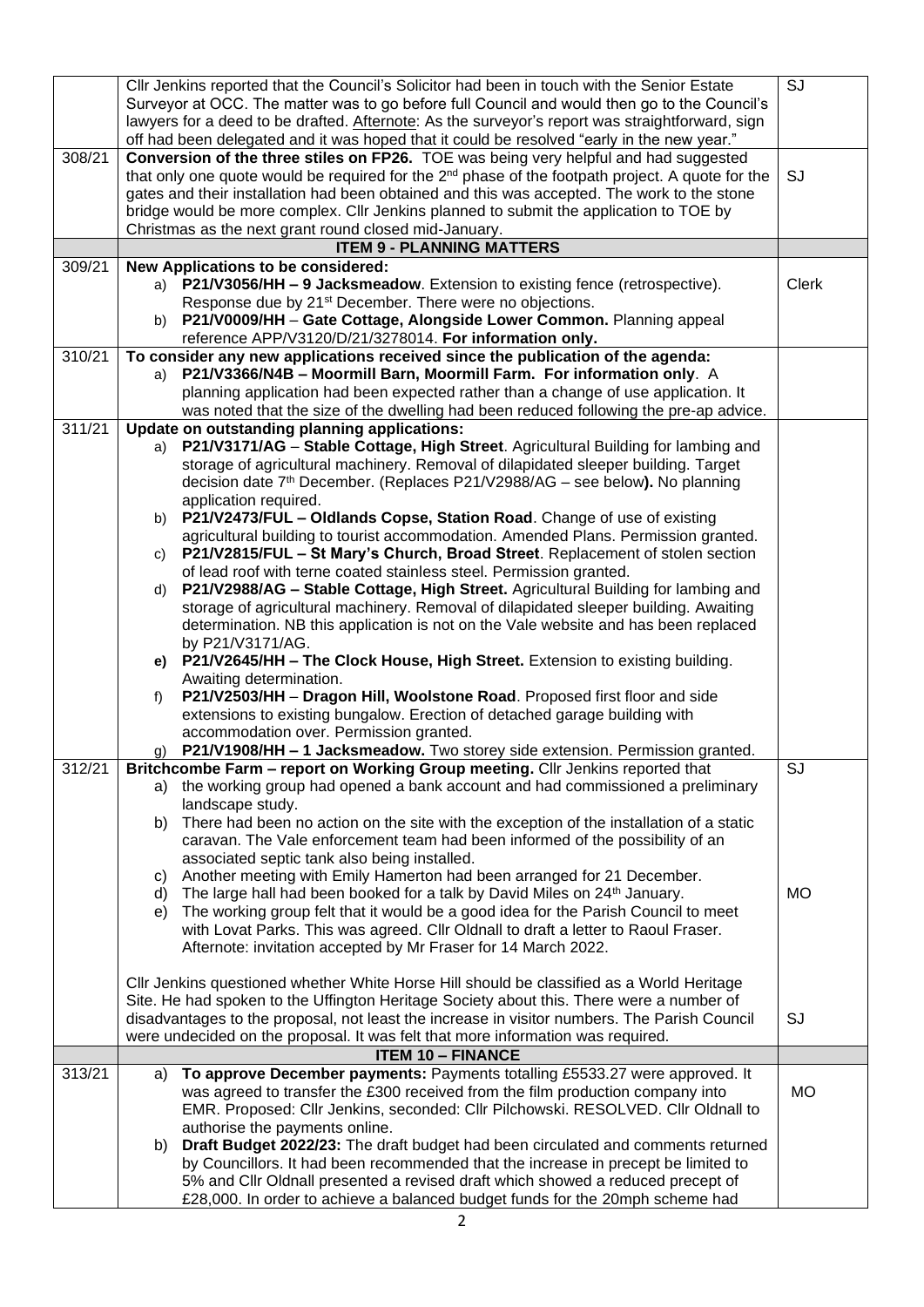|        | been removed and the budget for the playground had been reduced. It was noted |                                                                                                                                                                                         |              |  |  |  |
|--------|-------------------------------------------------------------------------------|-----------------------------------------------------------------------------------------------------------------------------------------------------------------------------------------|--------------|--|--|--|
|        |                                                                               | that there was still some S106 money available which could be used for the                                                                                                              | <b>MO</b>    |  |  |  |
|        |                                                                               | playground. A precept of £28,000 was agreed. Proposed Cllr Jenkins, Seconded Cllr                                                                                                       |              |  |  |  |
|        |                                                                               | Puddicombe, RESOLVED. Cllr Oldnall to review the expenditure on grants. Clerk to                                                                                                        | <b>Clerk</b> |  |  |  |
|        |                                                                               | submit the precept request.<br><b>ITEM 11 - THE JUBILEE FIELD TRUST</b>                                                                                                                 |              |  |  |  |
| 314/21 |                                                                               | a) Update. Cllr Pilchowski asked what the metal bar near the pond was for. No one                                                                                                       |              |  |  |  |
|        |                                                                               | knew. Cllr Oberman to investigate to determine whether it was safe to leave it for                                                                                                      | <b>FO</b>    |  |  |  |
|        |                                                                               | children to play on or whether it should be removed.                                                                                                                                    |              |  |  |  |
|        |                                                                               | b) Monthly play area inspection.                                                                                                                                                        |              |  |  |  |
|        |                                                                               | Cllr Oberman reported by email that there were no problems in the play area.                                                                                                            |              |  |  |  |
|        | C)                                                                            | Request for a Memorial on the field. A resident had requested permission for a                                                                                                          |              |  |  |  |
|        |                                                                               | memorial tree or bench to his parents on the field. Discussion followed on the                                                                                                          |              |  |  |  |
|        |                                                                               | implications of allowing a bench to be installed. It was agreed to ask the application                                                                                                  | MO/Clerk     |  |  |  |
|        |                                                                               | what he had hoped for; a tree or a bench. It was felt that guidelines for the installation                                                                                              |              |  |  |  |
|        |                                                                               | of benches was required.<br>d) Applications to use the field.                                                                                                                           |              |  |  |  |
|        |                                                                               | There had been an application to erect a marquee on Saturday 4th June. This was the                                                                                                     |              |  |  |  |
|        |                                                                               | same weekend as the Queen's Platinum Jubilee. ClIrs Banks and Puddicombe felt                                                                                                           | <b>FO</b>    |  |  |  |
|        |                                                                               | that it might detract from the village celebration; Cllr Pilchowski felt it was a good                                                                                                  |              |  |  |  |
|        |                                                                               | idea. Cllr Oldnall felt that it needed further discussion. Cllr Oberman to discuss further                                                                                              |              |  |  |  |
|        |                                                                               | with Mr Rumble and the hirers. Afternote: date changed to 18 June to deconflict.                                                                                                        |              |  |  |  |
|        |                                                                               | <b>ITEM 12 - ALLOTMENTS UPDATE</b>                                                                                                                                                      |              |  |  |  |
| 315/21 | <b>Allotments</b>                                                             |                                                                                                                                                                                         |              |  |  |  |
|        |                                                                               | a) Allotments Update. Cllr Puddicombe reported that there was one applicant for a                                                                                                       | <b>NP</b>    |  |  |  |
|        |                                                                               | half plot. The interim fence repair had not yet taken place. Cllr Puddicombe asked<br>if the contractors for the full repair could be appointed now since it would be                   |              |  |  |  |
|        |                                                                               | some time before the work would be carried out. This was agreed. A grant of £50                                                                                                         |              |  |  |  |
|        |                                                                               | for the allotments was requested and approved. Proposed Cllr Pilchowski,                                                                                                                |              |  |  |  |
|        |                                                                               | Seconded Cllr Banks. RESOLVED. Clerk to arrange for payment.                                                                                                                            | <b>Clerk</b> |  |  |  |
|        |                                                                               | <b>ITEM 13 - OSR UPDATE</b>                                                                                                                                                             |              |  |  |  |
| 316/21 | <b>OSR Update</b>                                                             |                                                                                                                                                                                         | <b>NP</b>    |  |  |  |
|        |                                                                               | CIIr Puddicombe reported that he had looked at the plaster in the Old Schoolroom. There<br>were two different issues. The problem by the stairs had already been quoted for and agreed. |              |  |  |  |
|        |                                                                               | The other issue is in an area that is hardly visible and only a crack can be seen at the                                                                                                |              |  |  |  |
|        |                                                                               | moment. It was not felt that it was in imminent danger of failure and Cllr Puddicombe                                                                                                   |              |  |  |  |
|        |                                                                               | suggested that the area be monitored and a more formal assessment be included in the next                                                                                               |              |  |  |  |
|        |                                                                               | architect's annual review.                                                                                                                                                              |              |  |  |  |
|        |                                                                               | <b>ITEM 14 - ANNUAL / QUARTERLY REVIEWS</b>                                                                                                                                             |              |  |  |  |
| 317/21 | a)                                                                            | Information Security Policy. This had been reviewed. The only update required was                                                                                                       |              |  |  |  |
|        |                                                                               | reformatting to current the standard. It was agreed that the policy should be published                                                                                                 | <b>Clerk</b> |  |  |  |
|        |                                                                               | once reformatted. No further action required by councillors.<br><b>ITEM 15 - UPKEEP (INC. WATERCOURSES)</b>                                                                             |              |  |  |  |
|        |                                                                               |                                                                                                                                                                                         |              |  |  |  |
| 318/21 | a)                                                                            | Pond Dredging. Cllr Jenkins was waiting for Malcolm Hinton to visit the site and<br>establish what work was required. It was noted that dredging would be required                      | SJ           |  |  |  |
|        |                                                                               | annually, with one third of the area being cleared each time. This requirement was                                                                                                      |              |  |  |  |
|        |                                                                               | reflected in the budget including an EMR sum in case or of any urgent additional                                                                                                        |              |  |  |  |
|        |                                                                               | work.                                                                                                                                                                                   |              |  |  |  |
|        | b)                                                                            | Village Stream. The stream was running well. There were no issues to report.                                                                                                            |              |  |  |  |
|        | C)                                                                            | Plans for tree survey. It was reported that three contractors had been identified and                                                                                                   | <b>MO</b>    |  |  |  |
|        |                                                                               | an ITT was to be sent out to them. Cllr Oldnall noted that the school was about to                                                                                                      |              |  |  |  |
|        |                                                                               | carry out a tree survey in January and agreed to establish whether they would like to                                                                                                   |              |  |  |  |
|        |                                                                               | join forces and have their work included with ours. The school would also be carrying<br>out work to their own trees, including those overhanging the burial ground, at the             |              |  |  |  |
|        |                                                                               | same time.                                                                                                                                                                              |              |  |  |  |
|        |                                                                               | <b>ITEM 16 - BURIAL GROUND</b>                                                                                                                                                          |              |  |  |  |
| 319/21 |                                                                               | The response to the survey had not yet been submitted. This would be done by 20 <sup>th</sup>                                                                                           |              |  |  |  |
|        |                                                                               | December. The response would include our concern at the potentially reduced remaining                                                                                                   | <b>Clerk</b> |  |  |  |
|        |                                                                               | capacity if the area for each plot was increased by about 30% as was being proposed.                                                                                                    |              |  |  |  |
|        |                                                                               | <b>ITEM 17 - GENERAL</b>                                                                                                                                                                |              |  |  |  |
| 320/21 | a)                                                                            | <b>Celebrations for the Platinum Jubilee 2022</b><br>Cllr Oldnall to contact a local caterer to run a BBQ. Cllr Oberman had volunteered to                                              | FO/MO        |  |  |  |
|        |                                                                               |                                                                                                                                                                                         |              |  |  |  |